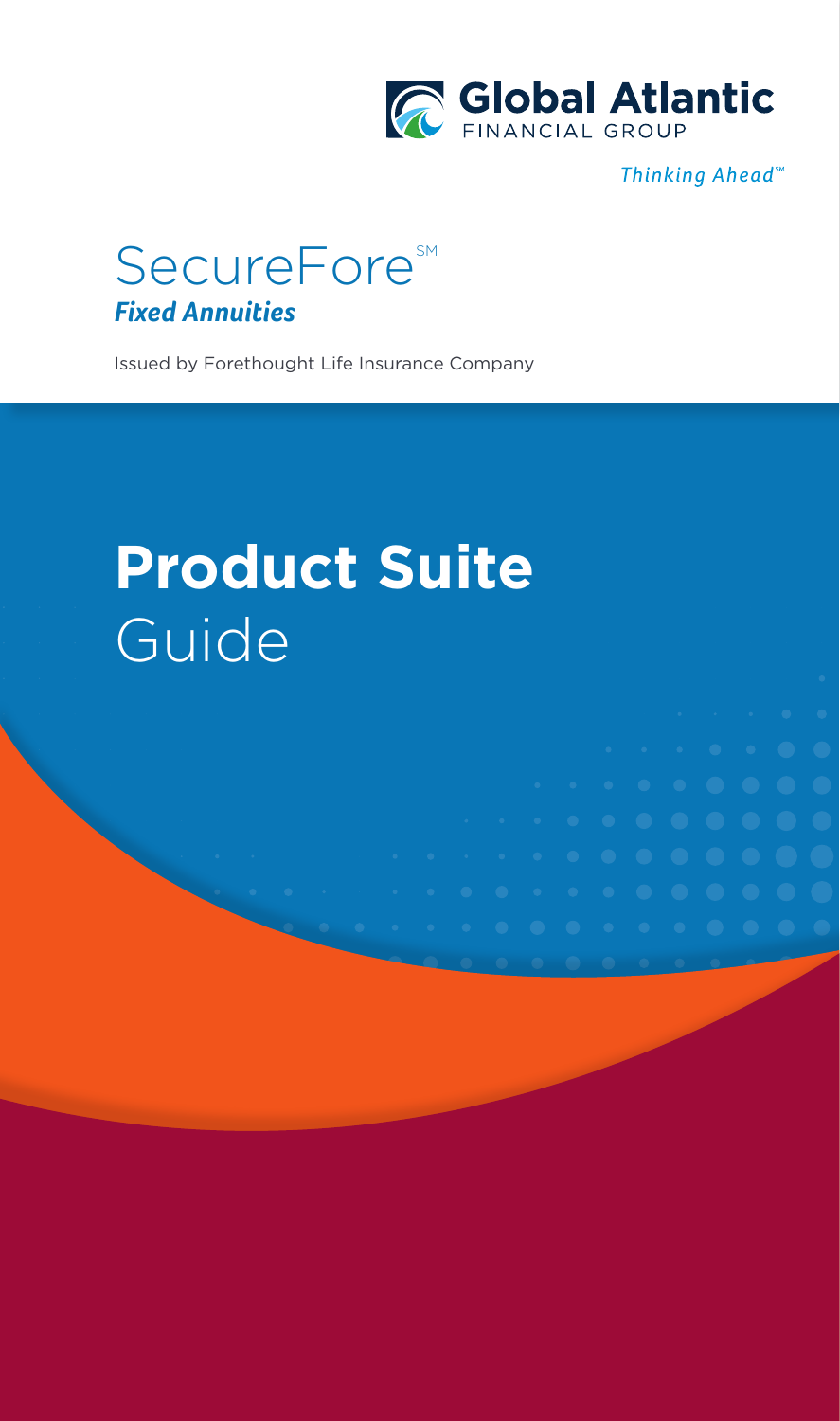#### Global Atlantic Financial Group

Global Atlantic Financial Group, through its subsidiaries, offers a broad range of retirement, life and reinsurance products designed to help our customers address financial challenges with confidence. A variety of options help Americans customize a strategy to fulfill their protection, accumulation, income, wealth transfer and end-of-life needs.

Global Atlantic was founded at Goldman Sachs in 2004 and separated as an independent company in 2013. Its success is driven by a unique heritage that combines deep product and distribution knowledge with insightful investment and risk management, alongside a strong financial foundation.k.

 $\bullet$ 

 $\bullet$ 

 $\bullet$ 

 $\bullet$  $\bullet$ 

 $\bullet$ 

 $\bigodot$ 

 $\bullet$  $\bullet$ 

 $\bullet$ 

 $\bullet$  $\bullet$  $\bullet$  $\bullet$ 

 $\bullet$ 

 $\bullet$ 

 $\bigodot$ 

 $\bullet$ 

 $\bullet$ 

 $\hat{\mathbf{a}}$ 

 $\bullet$  $\bullet$ 

 $\bullet$  $\bullet$ 

 $\bullet$ 

 $\bullet$  $\bullet$  $\bullet$ 

 $\bullet$ 

 $\bullet$  $\bullet$  $\bullet$ 

 $\bullet$ 

 $\bullet$  $\bullet$ 

 $\bullet$  $\bullet$  $\bullet$  $\bullet$ 

 $\bullet$  $\bullet$ 

 $\bullet$  $\bullet$  $\bullet$  $\bullet$  $\bullet$  $\bullet$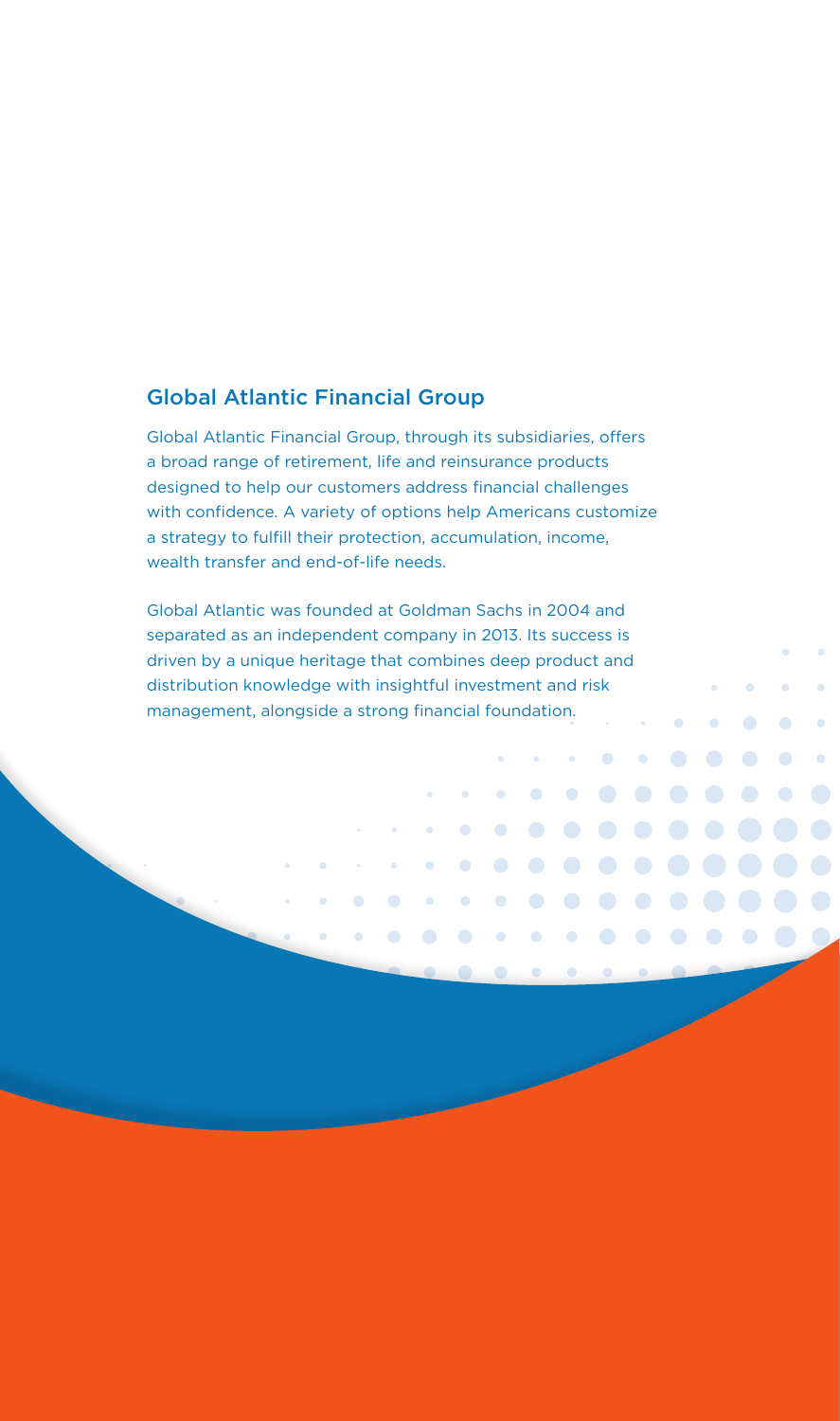## Ten reasons why a fixed annuity<sup>1</sup> might be **right for you**

A fixed annuity is an insurance product intended to provide for retirement and other long-term financial needs. A fixed annuity can be an ideal financial product for people who have sufficient liquid assets to cover living expenses and unexpected emergencies, such as medical bills.

#### **1. Predictability**

Choose an optional "return of premium" feature and you can receive 100% of principal back, at any time, less any withdrawals.

#### **2. Liquidity**

Typically offers flexibility to access up to 10% of the contract value per year without incurring a withdrawal charge.

#### **3. Tax deferral**

Postpone paying taxes on the interest accrued during the life of the contract, allowing more money to compound over time.

#### **4. Power of compounding**

Earn interest on your principal and interest on your interest.

#### **5. Guaranteed growth**

Competitive fixed rates and guaranteed rate periods mean you experience growth on your contract value.

#### **6. Death benefit**

In most cases, contract value passes to the stated beneficiary without the delay of probate.

#### **7. Income**

Ability to convert the surrender value into a stream of dependable income for retirement through annuitization.

#### **8. Emergency access**

Full liquidity without withdrawal charges is typically available in the event of a terminal illness diagnosis or nursing home confinement.

#### **9. Simplicity**

Easy-to-understand product with few moving parts, making a fixed annuity an easier way to secure your money.

#### 10. No monthly or annual fees<sup>2</sup>

No monthly or annual fees means that 100% of your principal is credited to your contract value, and your money goes to work for you right away.

<sup>1</sup> This applies to non-indexed fixed annuities that do not have a Market Value Adjustment.

<sup>2</sup> Withdrawal charges and taxes may apply to any amounts withdrawn from your contract.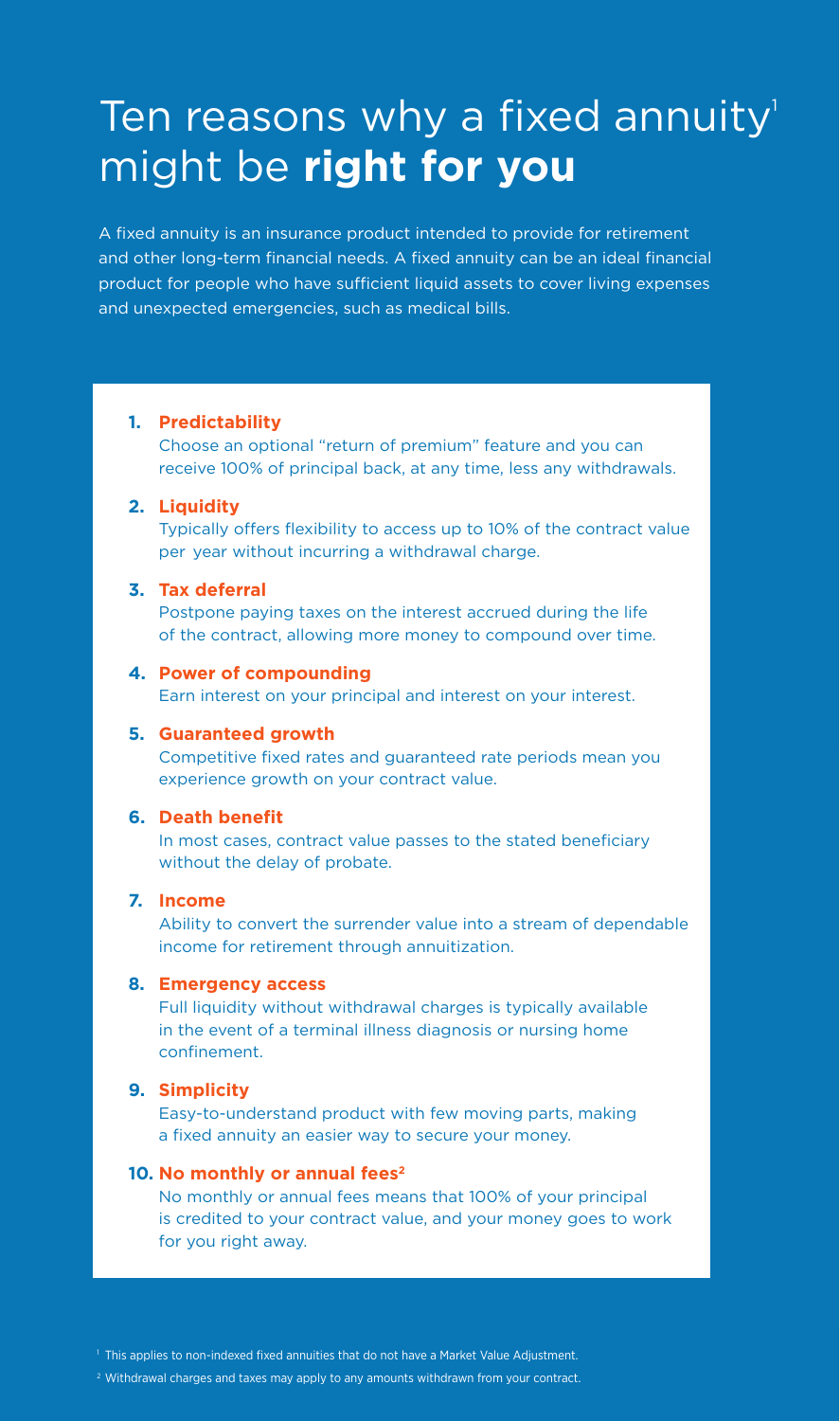|                                                                                                                             | <b>SecureFore<sup>SM</sup> 3</b>                                                                                                                                                                                                                                                                                                                                                                                                                                                          |  |
|-----------------------------------------------------------------------------------------------------------------------------|-------------------------------------------------------------------------------------------------------------------------------------------------------------------------------------------------------------------------------------------------------------------------------------------------------------------------------------------------------------------------------------------------------------------------------------------------------------------------------------------|--|
| <b>Product Description</b>                                                                                                  | SecureFore 3 is a single-premium,<br>tax-deferred fixed annuity issued by<br>Forethought Life Insurance Company.<br>It is available for non-qualified, IRA and<br>Roth IRA plans.                                                                                                                                                                                                                                                                                                         |  |
| <b>Issue Ages</b>                                                                                                           | $0 - 85$                                                                                                                                                                                                                                                                                                                                                                                                                                                                                  |  |
| <b>Guaranteed Rate Period</b>                                                                                               | <b>Three Years</b>                                                                                                                                                                                                                                                                                                                                                                                                                                                                        |  |
| <b>Premium Payment<sup>3</sup></b>                                                                                          | • Single premium<br>• \$10,000 minimum<br>• \$1,000,000 maximum, 0-80;<br>\$500,000, 81-85                                                                                                                                                                                                                                                                                                                                                                                                |  |
| <b>Withdrawal Privileges</b>                                                                                                | • 10% of the beginning-of-year contract<br>value after the first contract year can be<br>withdrawn each year without incurring<br>withdrawal charges, except in any year<br>where a full surrender occurs. <sup>4</sup><br>• Withdrawal charges will be waived due<br>to qualified nursing home confinement<br>or terminal illness. <sup>5</sup><br>• Systematic withdrawals may be specified<br>by dollar amount, percentage of the<br>contract value, or choice of payout<br>frequency. |  |
| <b>Withdrawal Charges</b>                                                                                                   | A withdrawal charge applies to<br>withdrawals in excess of free withdrawals.                                                                                                                                                                                                                                                                                                                                                                                                              |  |
|                                                                                                                             | Year<br>2<br>3<br>4+<br>8%<br>8%<br>7%<br>0%<br><b>Charge</b>                                                                                                                                                                                                                                                                                                                                                                                                                             |  |
| <b>Death Benefit</b>                                                                                                        | Beneficiaries will receive the full contract<br>value amount without incurring any<br>withdrawal charges.                                                                                                                                                                                                                                                                                                                                                                                 |  |
| <b>Optional Features</b><br><b>Return of Premium</b><br>(Selection of this option may lower<br>the interest rate received.) | If selected at issue, Forethought Life<br>Insurance Company guarantees that upon<br>full surrender, you will receive no less than<br>your original annuity premium, less all<br>prior withdrawals.                                                                                                                                                                                                                                                                                        |  |

<sup>3</sup> Home office approval is needed for premiums in excess of these limits.

<sup>4</sup> If you withdraw an amount in excess of this free withdrawal amount, you may be subject to withdrawal charges. Withdrawals of taxable a be subject to a 10% federal income tax penalty if taken before age 59½.

<sup>5</sup> Receipt of proof as identified in the waiver riders attached to the annuity contract is required in order to qualify for these benefits. Subje Nursing Home Waiver Rider referred to as the Confinement Waiver Rider in CT.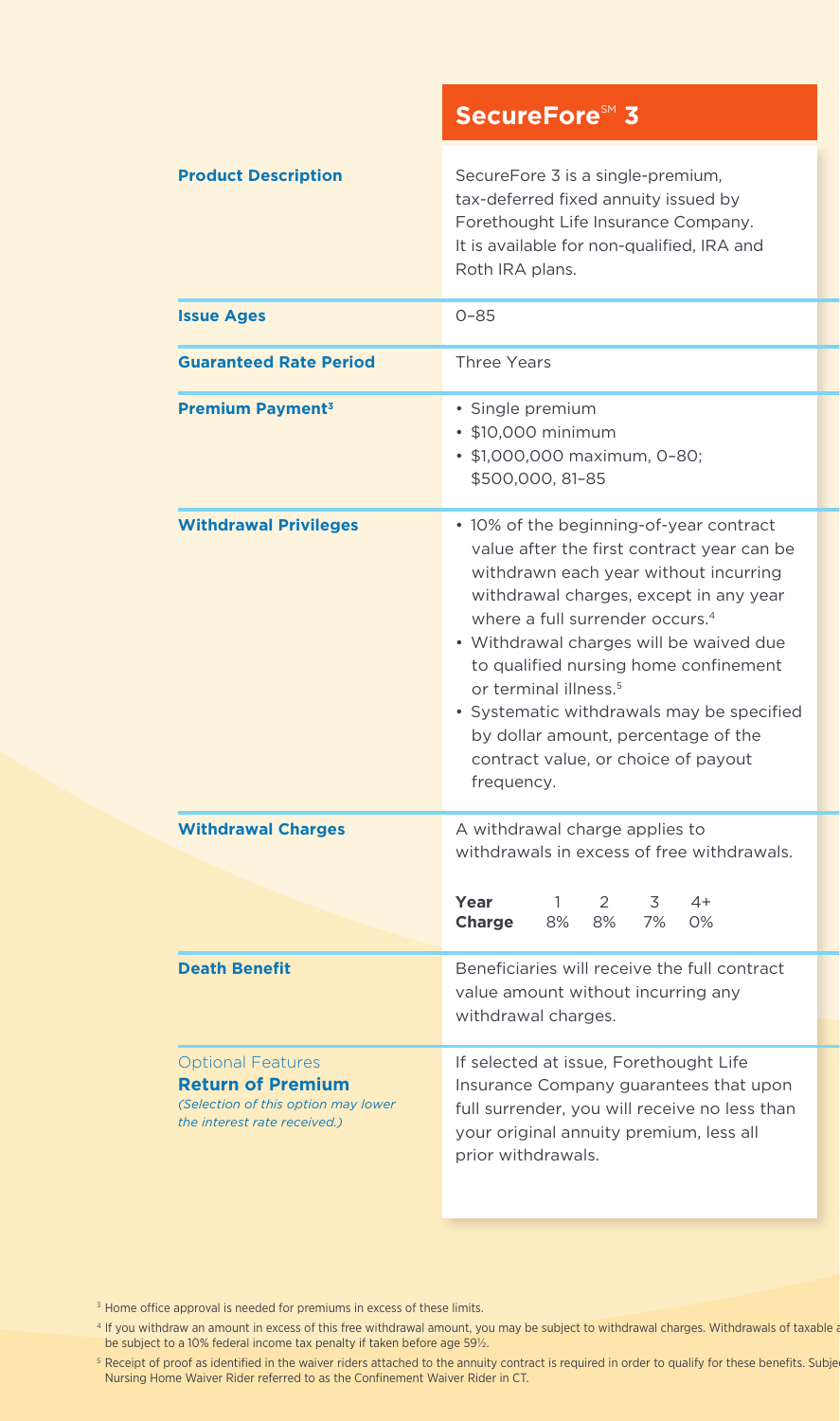### **SecureFore**SM<sub>1</sub> 5 **SecureFore**SM<sub>1</sub> 7

SecureFore 5 is a single-premium, tax-deferred fixed annuity issued by Forethought Life Insurance Company. It is available for non-qualified, IRA and Roth IRA plans.

SecureFore 7 is a single-premium, tax-deferred fixed annuity issued by Forethought Life Insurance Company. It is available for non-qualified, IRA and Roth IRA plans.

| $0 - 85$                                                                                                                                                               | $0 - 85$                                                                                                                                                                      |
|------------------------------------------------------------------------------------------------------------------------------------------------------------------------|-------------------------------------------------------------------------------------------------------------------------------------------------------------------------------|
| Five Years                                                                                                                                                             | Seven Years                                                                                                                                                                   |
| · Single premium                                                                                                                                                       | · Single premium                                                                                                                                                              |
| • \$10,000 minimum                                                                                                                                                     | • \$10,000 minimum                                                                                                                                                            |
| • \$1,000,000 maximum, 0-80;                                                                                                                                           | • \$1,000,000 maximum, 0-80;                                                                                                                                                  |
| \$500,000, 81-85                                                                                                                                                       | \$500,000, 81-85                                                                                                                                                              |
| • 10% of the beginning-of-year contract                                                                                                                                | • 10% of the beginning-of-year contract                                                                                                                                       |
| value after the first contract year can be                                                                                                                             | value after the first contract year can be                                                                                                                                    |
| withdrawn each year without incurring                                                                                                                                  | withdrawn each year without incurring                                                                                                                                         |
| withdrawal charges, except in any year                                                                                                                                 | withdrawal charges, except in any year                                                                                                                                        |
| where a full surrender occurs. <sup>4</sup>                                                                                                                            | where a full surrender occurs. <sup>4</sup>                                                                                                                                   |
| • Withdrawal charges will be waived due                                                                                                                                | • Withdrawal charges will be waived due                                                                                                                                       |
| to qualified nursing home confinement                                                                                                                                  | to qualified nursing home confinement                                                                                                                                         |
| or terminal illness. <sup>5</sup>                                                                                                                                      | or terminal illness. <sup>5</sup>                                                                                                                                             |
| • Systematic withdrawals may be specified                                                                                                                              | · Systematic withdrawals may be specified                                                                                                                                     |
| by dollar amount, percentage of the                                                                                                                                    | by dollar amount, percentage of the                                                                                                                                           |
| contract value, or choice of payout                                                                                                                                    | contract value, or choice of payout                                                                                                                                           |
| frequency.                                                                                                                                                             | frequency.                                                                                                                                                                    |
| A withdrawal charge applies to<br>withdrawals in excess of free withdrawals.<br>Year<br>2<br>3<br>4<br>5<br>6+<br>1.<br>8%<br>8% 7% 6%<br><b>Charge</b><br>5%<br>$O\%$ | A withdrawal charge applies to<br>withdrawals in excess of free withdrawals.<br>Year<br>3<br>1<br>$\mathcal{P}$<br>4<br>5<br>6<br>$8+$<br>7<br>Charge 8% 8% 7% 6% 5% 4% 3% 0% |
| Beneficiaries will receive the full contract                                                                                                                           | Beneficiaries will receive the full contract                                                                                                                                  |
| value amount without incurring any                                                                                                                                     | value amount without incurring any                                                                                                                                            |
| withdrawal charges.                                                                                                                                                    | withdrawal charges.                                                                                                                                                           |
| If selected at issue, Forethought Life                                                                                                                                 | If selected at issue, Forethought Life                                                                                                                                        |
| Insurance Company guarantees that upon                                                                                                                                 | Insurance Company guarantees that upon                                                                                                                                        |
| full surrender, you will receive no less than                                                                                                                          | full surrender, you will receive no less than                                                                                                                                 |
| your original annuity premium, less all                                                                                                                                | your original annuity premium, less all                                                                                                                                       |
| prior withdrawals.                                                                                                                                                     | prior withdrawals.                                                                                                                                                            |

ct to state availability.